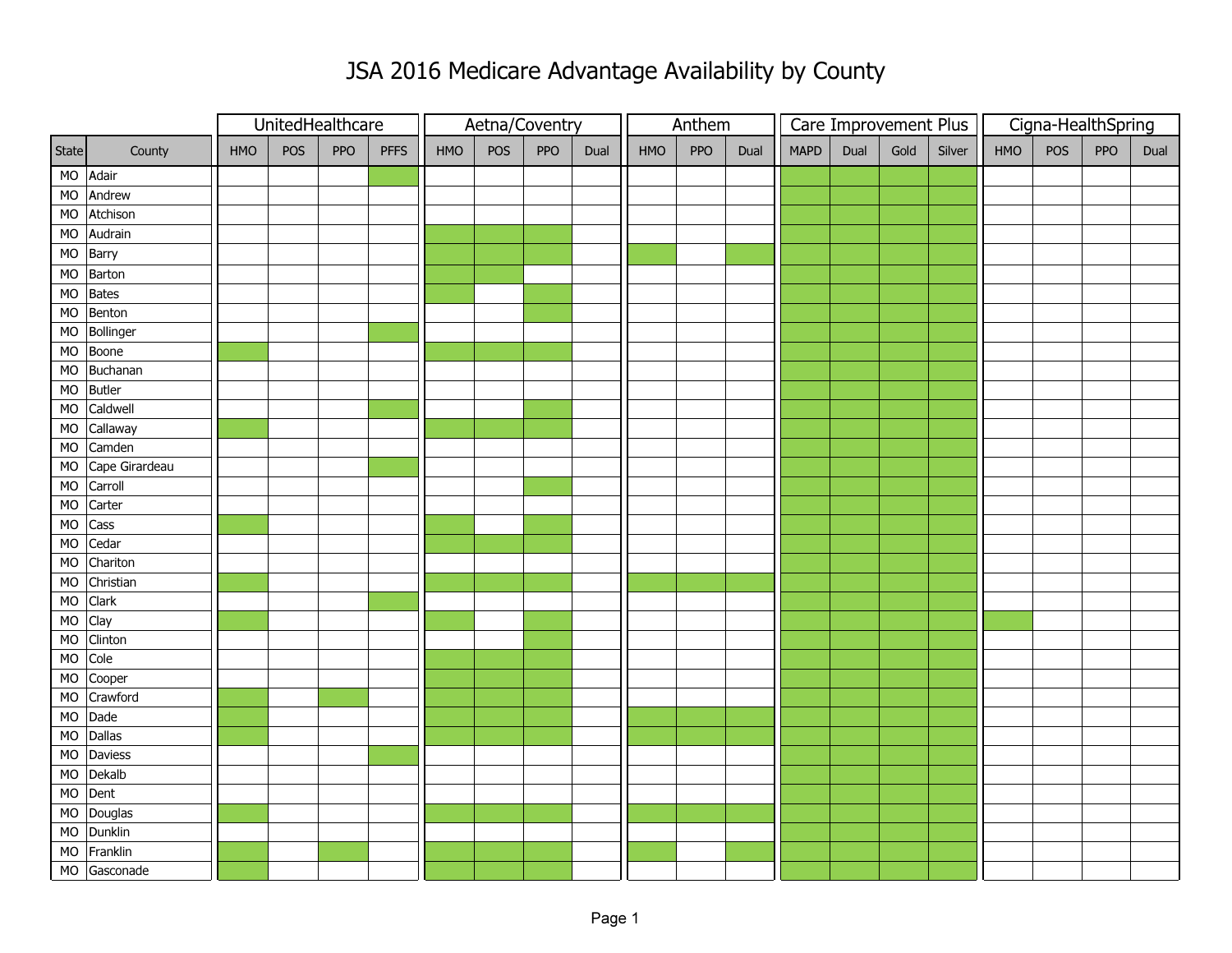|           |             |     | UnitedHealthcare |     |             |     |     | Aetna/Coventry |      |     | Anthem |      |             | Care Improvement Plus |      |        | Cigna-HealthSpring |     |            |      |  |
|-----------|-------------|-----|------------------|-----|-------------|-----|-----|----------------|------|-----|--------|------|-------------|-----------------------|------|--------|--------------------|-----|------------|------|--|
| State     | County      | HMO | POS              | PPO | <b>PFFS</b> | HMO | POS | PPO            | Dual | HMO | PPO    | Dual | <b>MAPD</b> | Dual                  | Gold | Silver | HMO                | POS | <b>PPO</b> | Dual |  |
|           | MO Gentry   |     |                  |     |             |     |     |                |      |     |        |      |             |                       |      |        |                    |     |            |      |  |
| MO        | Greene      |     |                  |     |             |     |     |                |      |     |        |      |             |                       |      |        |                    |     |            |      |  |
|           | MO Grundy   |     |                  |     |             |     |     |                |      |     |        |      |             |                       |      |        |                    |     |            |      |  |
| MO        | Harrison    |     |                  |     |             |     |     |                |      |     |        |      |             |                       |      |        |                    |     |            |      |  |
| <b>MO</b> | Henry       |     |                  |     |             |     |     |                |      |     |        |      |             |                       |      |        |                    |     |            |      |  |
| MO        | Hickory     |     |                  |     |             |     |     |                |      |     |        |      |             |                       |      |        |                    |     |            |      |  |
| <b>MO</b> | Holt        |     |                  |     |             |     |     |                |      |     |        |      |             |                       |      |        |                    |     |            |      |  |
| MO        | Howard      |     |                  |     |             |     |     |                |      |     |        |      |             |                       |      |        |                    |     |            |      |  |
| <b>MO</b> | Howell      |     |                  |     |             |     |     |                |      |     |        |      |             |                       |      |        |                    |     |            |      |  |
| MO Iron   |             |     |                  |     |             |     |     |                |      |     |        |      |             |                       |      |        |                    |     |            |      |  |
| MO        | Jackson     |     |                  |     |             |     |     |                |      |     |        |      |             |                       |      |        |                    |     |            |      |  |
| MO        | Jasper      |     |                  |     |             |     |     |                |      |     |        |      |             |                       |      |        |                    |     |            |      |  |
| <b>MO</b> | Jefferson   |     |                  |     |             |     |     |                |      |     |        |      |             |                       |      |        |                    |     |            |      |  |
| MO        | Johnson     |     |                  |     |             |     |     |                |      |     |        |      |             |                       |      |        |                    |     |            |      |  |
| MO        | Knox        |     |                  |     |             |     |     |                |      |     |        |      |             |                       |      |        |                    |     |            |      |  |
| MO        | Laclede     |     |                  |     |             |     |     |                |      |     |        |      |             |                       |      |        |                    |     |            |      |  |
| <b>MO</b> | Lafayette   |     |                  |     |             |     |     |                |      |     |        |      |             |                       |      |        |                    |     |            |      |  |
| MO        | Lawrence    |     |                  |     |             |     |     |                |      |     |        |      |             |                       |      |        |                    |     |            |      |  |
| MO        | Lewis       |     |                  |     |             |     |     |                |      |     |        |      |             |                       |      |        |                    |     |            |      |  |
| MO        | Lincoln     |     |                  |     |             |     |     |                |      |     |        |      |             |                       |      |        |                    |     |            |      |  |
| MO        | Linn        |     |                  |     |             |     |     |                |      |     |        |      |             |                       |      |        |                    |     |            |      |  |
| <b>MO</b> | Livingston  |     |                  |     |             |     |     |                |      |     |        |      |             |                       |      |        |                    |     |            |      |  |
| MO        | Macon       |     |                  |     |             |     |     |                |      |     |        |      |             |                       |      |        |                    |     |            |      |  |
| MO        | Madison     |     |                  |     |             |     |     |                |      |     |        |      |             |                       |      |        |                    |     |            |      |  |
| MO        | Maries      |     |                  |     |             |     |     |                |      |     |        |      |             |                       |      |        |                    |     |            |      |  |
| MO        | Marion      |     |                  |     |             |     |     |                |      |     |        |      |             |                       |      |        |                    |     |            |      |  |
| MO        | Mcdonald    |     |                  |     |             |     |     |                |      |     |        |      |             |                       |      |        |                    |     |            |      |  |
| MO        | Mercer      |     |                  |     |             |     |     |                |      |     |        |      |             |                       |      |        |                    |     |            |      |  |
| MO        | Miller      |     |                  |     |             |     |     |                |      |     |        |      |             |                       |      |        |                    |     |            |      |  |
| <b>MO</b> | Mississippi |     |                  |     |             |     |     |                |      |     |        |      |             |                       |      |        |                    |     |            |      |  |
| <b>MO</b> | Moniteau    |     |                  |     |             |     |     |                |      |     |        |      |             |                       |      |        |                    |     |            |      |  |
| MO        | Monroe      |     |                  |     |             |     |     |                |      |     |        |      |             |                       |      |        |                    |     |            |      |  |
| <b>MO</b> | Montgomery  |     |                  |     |             |     |     |                |      |     |        |      |             |                       |      |        |                    |     |            |      |  |
|           | MO Morgan   |     |                  |     |             |     |     |                |      |     |        |      |             |                       |      |        |                    |     |            |      |  |
| MO        | New Madrid  |     |                  |     |             |     |     |                |      |     |        |      |             |                       |      |        |                    |     |            |      |  |
| MO        | Newton      |     |                  |     |             |     |     |                |      |     |        |      |             |                       |      |        |                    |     |            |      |  |
|           | MO Nodaway  |     |                  |     |             |     |     |                |      |     |        |      |             |                       |      |        |                    |     |            |      |  |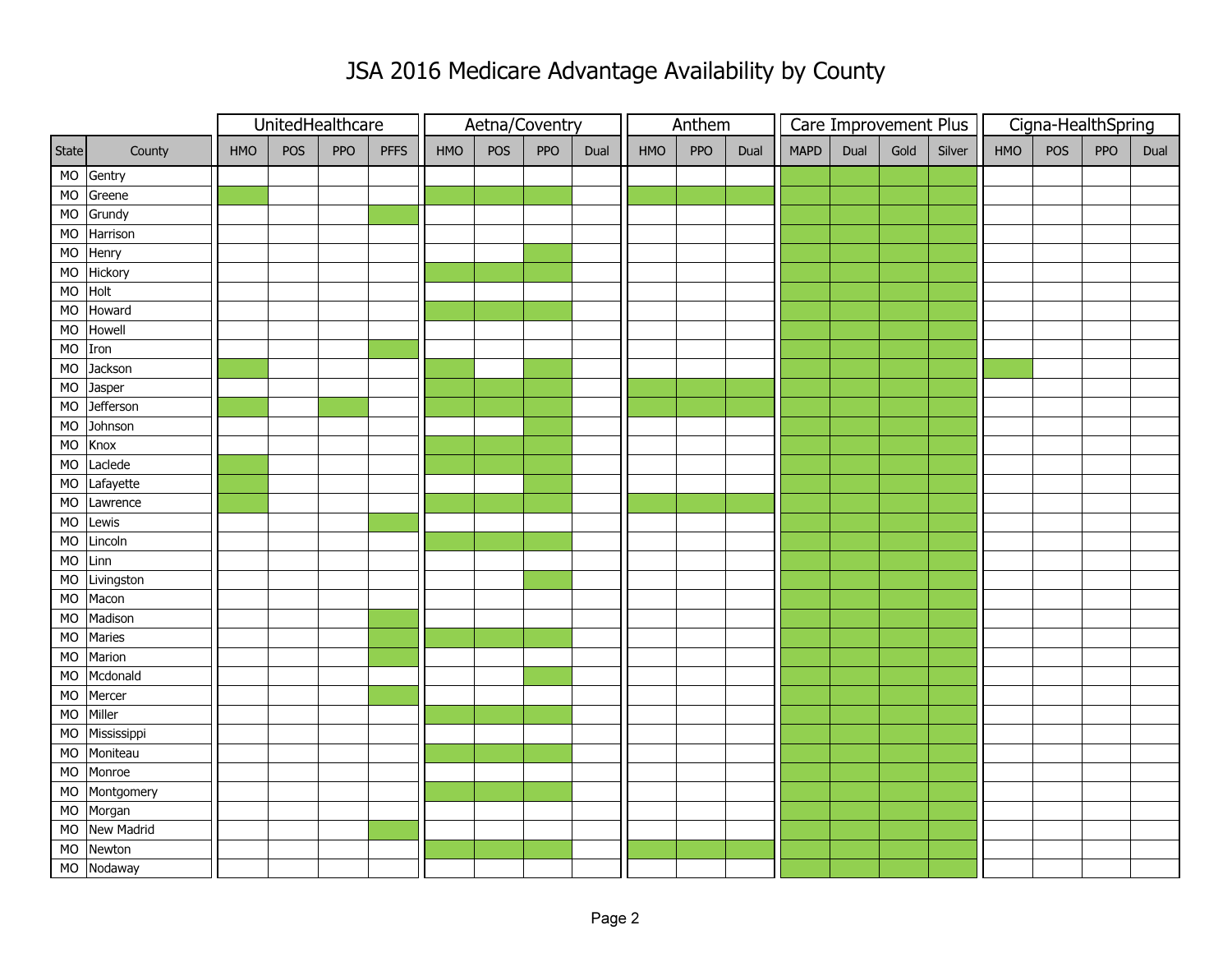|              |                                |     | UnitedHealthcare |     |             | Aetna/Coventry |     |             | Anthem |     |     | Care Improvement Plus |             |      | Cigna-HealthSpring |        |     |     |            |      |
|--------------|--------------------------------|-----|------------------|-----|-------------|----------------|-----|-------------|--------|-----|-----|-----------------------|-------------|------|--------------------|--------|-----|-----|------------|------|
| <b>State</b> | County                         | HMO | POS              | PPO | <b>PFFS</b> | HMO            | POS | PPO<br>Dual |        | HMO | PPO | Dual                  | <b>MAPD</b> | Dual | Gold               | Silver | HMO | POS | <b>PPO</b> | Dual |
|              | MO Oregon                      |     |                  |     |             |                |     |             |        |     |     |                       |             |      |                    |        |     |     |            |      |
|              | MO Osage                       |     |                  |     |             |                |     |             |        |     |     |                       |             |      |                    |        |     |     |            |      |
|              | MO Ozark                       |     |                  |     |             |                |     |             |        |     |     |                       |             |      |                    |        |     |     |            |      |
| MO           | Pemiscot                       |     |                  |     |             |                |     |             |        |     |     |                       |             |      |                    |        |     |     |            |      |
| MO           | Perry                          |     |                  |     |             |                |     |             |        |     |     |                       |             |      |                    |        |     |     |            |      |
| MO           | Pettis                         |     |                  |     |             |                |     |             |        |     |     |                       |             |      |                    |        |     |     |            |      |
| MO           | Phelps                         |     |                  |     |             |                |     |             |        |     |     |                       |             |      |                    |        |     |     |            |      |
| MO           | Pike                           |     |                  |     |             |                |     |             |        |     |     |                       |             |      |                    |        |     |     |            |      |
| <b>MO</b>    | Platte                         |     |                  |     |             |                |     |             |        |     |     |                       |             |      |                    |        |     |     |            |      |
| MO Polk      |                                |     |                  |     |             |                |     |             |        |     |     |                       |             |      |                    |        |     |     |            |      |
| MO           | Pulaski                        |     |                  |     |             |                |     |             |        |     |     |                       |             |      |                    |        |     |     |            |      |
| MO           | Putnam                         |     |                  |     |             |                |     |             |        |     |     |                       |             |      |                    |        |     |     |            |      |
| <b>MO</b>    | Ralls                          |     |                  |     |             |                |     |             |        |     |     |                       |             |      |                    |        |     |     |            |      |
|              | MO Randolph                    |     |                  |     |             |                |     |             |        |     |     |                       |             |      |                    |        |     |     |            |      |
| MO Ray       |                                |     |                  |     |             |                |     |             |        |     |     |                       |             |      |                    |        |     |     |            |      |
| MO           | Reynolds                       |     |                  |     |             |                |     |             |        |     |     |                       |             |      |                    |        |     |     |            |      |
| <b>MO</b>    | Ripley                         |     |                  |     |             |                |     |             |        |     |     |                       |             |      |                    |        |     |     |            |      |
| MO           | Saline                         |     |                  |     |             |                |     |             |        |     |     |                       |             |      |                    |        |     |     |            |      |
|              | MO Schuyler                    |     |                  |     |             |                |     |             |        |     |     |                       |             |      |                    |        |     |     |            |      |
| MO           | Scotland                       |     |                  |     |             |                |     |             |        |     |     |                       |             |      |                    |        |     |     |            |      |
| MO           | Scott                          |     |                  |     |             |                |     |             |        |     |     |                       |             |      |                    |        |     |     |            |      |
| MO           | Shannon                        |     |                  |     |             |                |     |             |        |     |     |                       |             |      |                    |        |     |     |            |      |
| MO           | Shelby                         |     |                  |     |             |                |     |             |        |     |     |                       |             |      |                    |        |     |     |            |      |
| MO           | St Charles                     |     |                  |     |             |                |     |             |        |     |     |                       |             |      |                    |        |     |     |            |      |
| <b>MO</b>    | $\overline{\mathsf{St}}$ Clair |     |                  |     |             |                |     |             |        |     |     |                       |             |      |                    |        |     |     |            |      |
|              | MO St Francois                 |     |                  |     |             |                |     |             |        |     |     |                       |             |      |                    |        |     |     |            |      |
|              | MO St Louis                    |     |                  |     |             |                |     |             |        |     |     |                       |             |      |                    |        |     |     |            |      |
|              | MO St Louis City               |     |                  |     |             |                |     |             |        |     |     |                       |             |      |                    |        |     |     |            |      |
| MO           | Ste Genevieve                  |     |                  |     |             |                |     |             |        |     |     |                       |             |      |                    |        |     |     |            |      |
| MO           | Stoddard                       |     |                  |     |             |                |     |             |        |     |     |                       |             |      |                    |        |     |     |            |      |
| MO           | Stone                          |     |                  |     |             |                |     |             |        |     |     |                       |             |      |                    |        |     |     |            |      |
| MO           | Sullivan                       |     |                  |     |             |                |     |             |        |     |     |                       |             |      |                    |        |     |     |            |      |
| <b>MO</b>    | Taney                          |     |                  |     |             |                |     |             |        |     |     |                       |             |      |                    |        |     |     |            |      |
| <b>MO</b>    | Texas                          |     |                  |     |             |                |     |             |        |     |     |                       |             |      |                    |        |     |     |            |      |
| MO           | Vernon                         |     |                  |     |             |                |     |             |        |     |     |                       |             |      |                    |        |     |     |            |      |
| MO           | Warren                         |     |                  |     |             |                |     |             |        |     |     |                       |             |      |                    |        |     |     |            |      |
|              | MO Washington                  |     |                  |     |             |                |     |             |        |     |     |                       |             |      |                    |        |     |     |            |      |